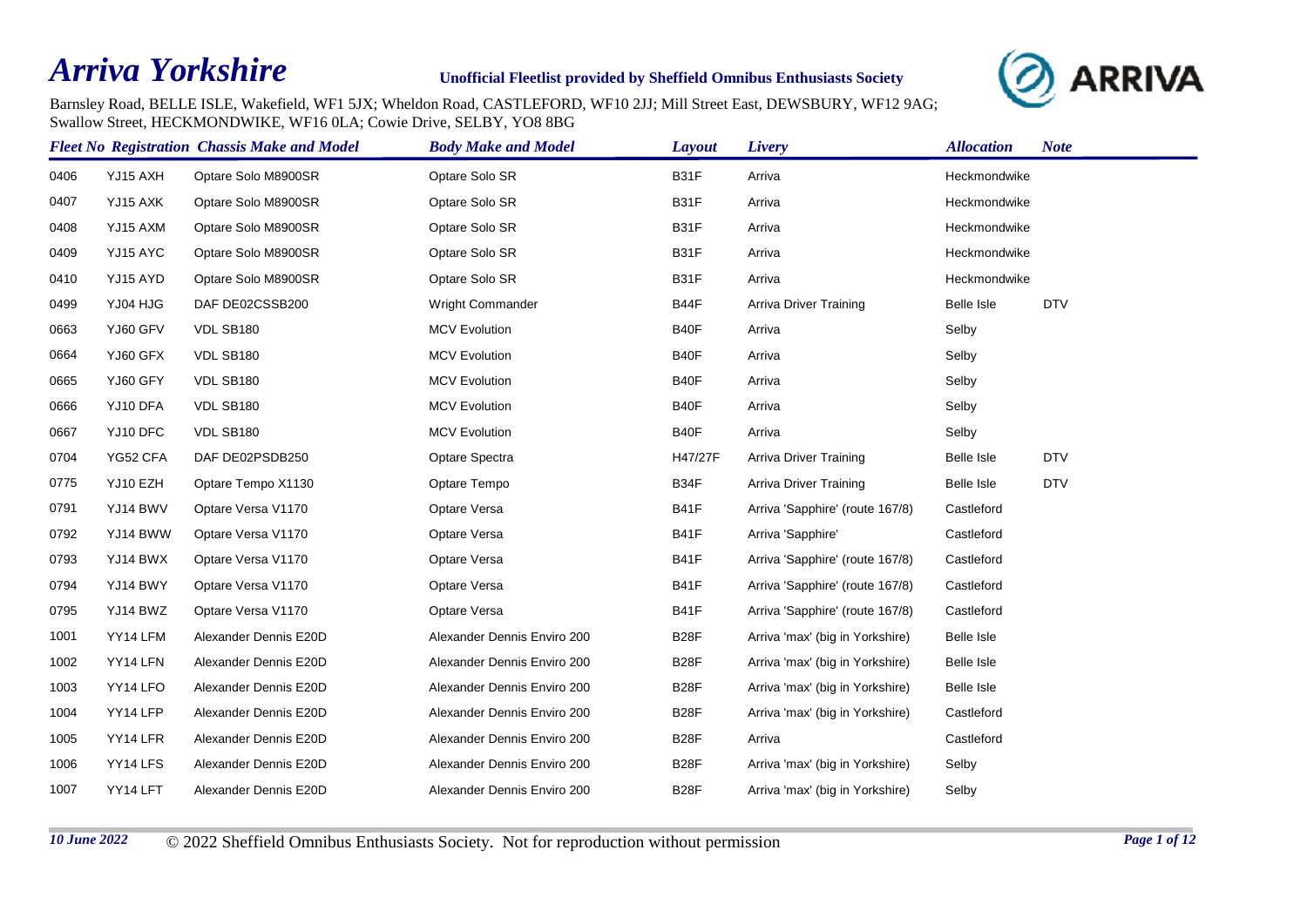|      |          | <b>Fleet No Registration Chassis Make and Model</b> | <b>Body Make and Model</b>  | <b>Layout</b>     | Livery                          | <b>Allocation</b> | <b>Note</b>                  |
|------|----------|-----------------------------------------------------|-----------------------------|-------------------|---------------------------------|-------------------|------------------------------|
| 1008 | YY14 LFU | Alexander Dennis E20D                               | Alexander Dennis Enviro 200 | <b>B28F</b>       | Arriva 'max' (big in Yorkshire) | Selby             |                              |
| 1009 | YY14 LFV | Alexander Dennis E20D                               | Alexander Dennis Enviro 200 | B <sub>28</sub> F | Arriva 'max' (big in Wakefield) | Belle Isle        |                              |
| 1010 | YY14 LFW | Alexander Dennis E20D                               | Alexander Dennis Enviro 200 | <b>B28F</b>       | Arriva 'max' (big in Wakefield) | Belle Isle        |                              |
| 1011 | YY14 LFX | Alexander Dennis E20D                               | Alexander Dennis Enviro 200 | <b>B28F</b>       | Arriva 'max' (big in Wakefield) | Belle Isle        |                              |
| 1012 | YY14 LFZ | Alexander Dennis E20D                               | Alexander Dennis Enviro 200 | <b>B28F</b>       | Arriva 'max' (big in Wakefield) | Belle Isle        |                              |
| 1013 | YY14 LGA | Alexander Dennis E20D                               | Alexander Dennis Enviro 200 | <b>B28F</b>       | Arriva                          | Belle Isle        |                              |
| 1014 | YY14 LGC | Alexander Dennis E20D                               | Alexander Dennis Enviro 200 | <b>B28F</b>       | Arriva 'max' (big in Wakefield) | Belle Isle        |                              |
| 1015 | YY14 LGD | Alexander Dennis E20D                               | Alexander Dennis Enviro 200 | <b>B28F</b>       | Arriva 'max' (big in Wakefield) | Belle Isle        |                              |
| 1016 | YY14 LGE | Alexander Dennis E20D                               | Alexander Dennis Enviro 200 | <b>B28F</b>       | Arriva 'max' (big in Wakefield) | Belle Isle        |                              |
| 1017 | YY14 LGF | Alexander Dennis E20D                               | Alexander Dennis Enviro 200 | <b>B28F</b>       | Arriva 'max' (big in Wakefield) | Belle Isle        |                              |
| 1018 | YY14 LGG | Alexander Dennis E20D                               | Alexander Dennis Enviro 200 | <b>B28F</b>       | Arriva 'max' (big in Wakefield) | Belle Isle        | named 'Arthur<br>Birkinshaw' |
| 1019 | YY14 LGJ | Alexander Dennis E20D                               | Alexander Dennis Enviro 200 | <b>B28F</b>       | Arriva 'max' (big in Wakefield) | Belle Isle        |                              |
| 1020 | YY14 LGK | Alexander Dennis E20D                               | Alexander Dennis Enviro 200 | <b>B28F</b>       | Arriva 'max' (big in Wakefield) | Belle Isle        |                              |
| 1021 | YY14 LGL | Alexander Dennis E20D                               | Alexander Dennis Enviro 200 | <b>B28F</b>       | Arriva 'max' (big in Wakefield) | Belle Isle        |                              |
| 1022 | YY14 LGN | Alexander Dennis E20D                               | Alexander Dennis Enviro 200 | <b>B28F</b>       | Arriva 'max' (big in Wakefield) | Belle Isle        |                              |
| 1023 | YY14 LGO | Alexander Dennis E20D                               | Alexander Dennis Enviro 200 | <b>B28F</b>       | Arriva 'max' (big in Wakefield) | Belle Isle        |                              |
| 1024 | YY14 LGU | Alexander Dennis E20D                               | Alexander Dennis Enviro 200 | <b>B28F</b>       | Arriva 'max' (big in Wakefield) | Belle Isle        |                              |
| 1025 | YY14 LGV | Alexander Dennis E20D                               | Alexander Dennis Enviro 200 | B <sub>28</sub> F | Arriva 'max' (big in Wakefield) | Belle Isle        |                              |
| 1026 | YY14 LGW | Alexander Dennis E20D                               | Alexander Dennis Enviro 200 | <b>B28F</b>       | Arriva 'max' (big in Wakefield) | Belle Isle        |                              |
| 1027 | YY14 LGX | Alexander Dennis E20D                               | Alexander Dennis Enviro 200 | B <sub>28</sub> F | Arriva 'max' (big in Wakefield) | Belle Isle        |                              |
| 1028 | YY14 LGZ | Alexander Dennis E20D                               | Alexander Dennis Enviro 200 | B <sub>28</sub> F | Arriva 'max' (big in Wakefield) | Belle Isle        |                              |
| 1029 | YY14 LHA | Alexander Dennis E20D                               | Alexander Dennis Enviro 200 | <b>B28F</b>       | Arriva 'max' (big in Wakefield) | Belle Isle        |                              |
| 1030 | YY14 LHB | Alexander Dennis E20D                               | Alexander Dennis Enviro 200 | B <sub>28</sub> F | Arriva 'max' (big in Wakefield) | Belle Isle        |                              |
| 1031 | YY14 LHC | Alexander Dennis E20D                               | Alexander Dennis Enviro 200 | <b>B28F</b>       | Arriva 'max' (big in Wakefield) | Belle Isle        |                              |
| 1050 | YJ09 CSU | Alexander Dennis Dart SLF                           | Alexander Dennis Enviro 200 | B <sub>35</sub> F | Arriva                          | Dewsbury          |                              |
| 1051 | YJ09 CTV | Alexander Dennis Dart SLF                           | Alexander Dennis Enviro 200 | B <sub>35</sub> F | Arriva                          | Dewsbury          |                              |
| 1052 | YJ09 CTX | Alexander Dennis Dart SLF                           | Alexander Dennis Enviro 200 | B <sub>35</sub> F | Arriva                          | Dewsbury          |                              |
| 1053 | YJ09 CTY | Alexander Dennis Dart SLF                           | Alexander Dennis Enviro 200 | B35F              | Arriva                          | Dewsbury          |                              |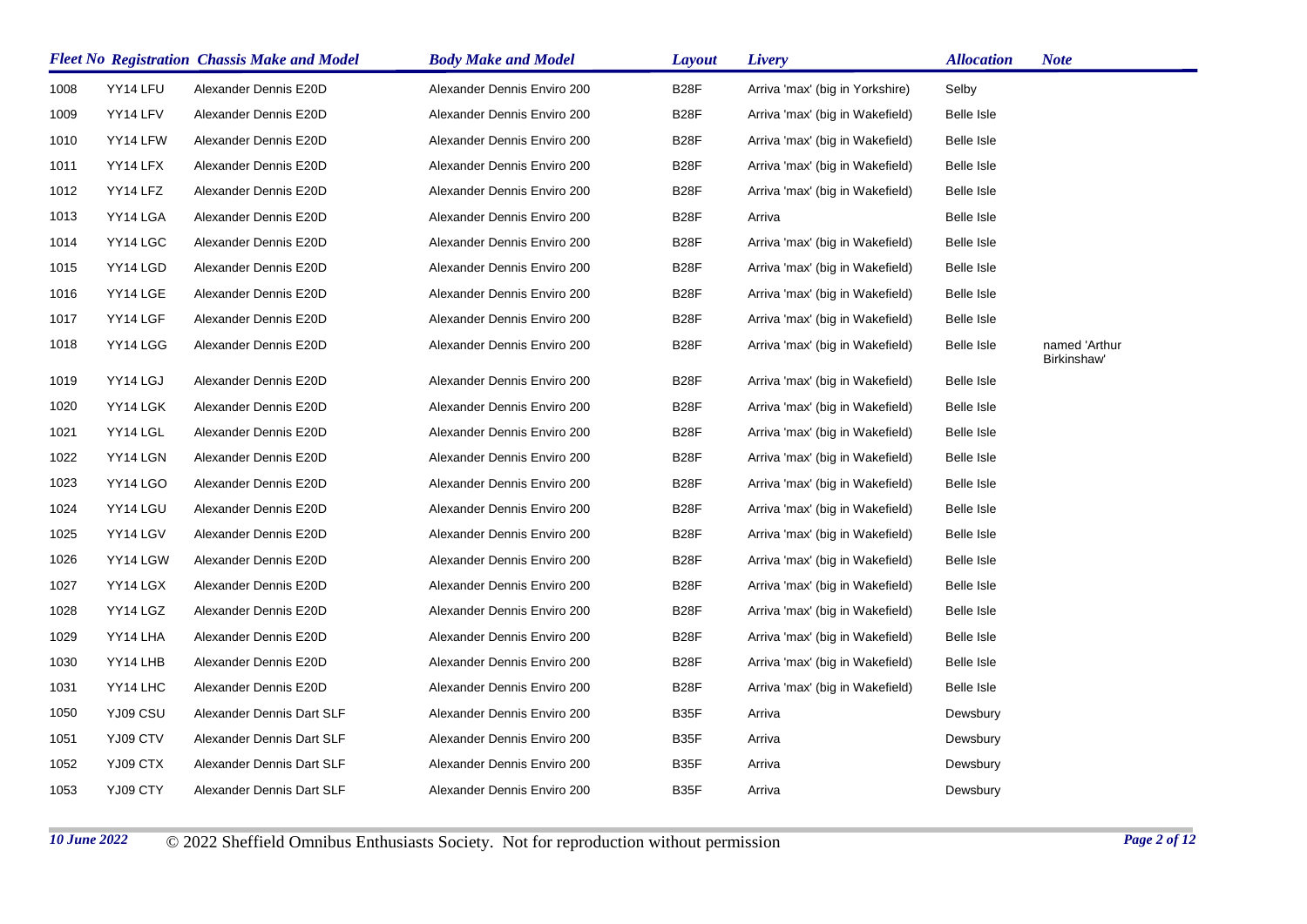|      |                 | <b>Fleet No Registration Chassis Make and Model</b> | <b>Body Make and Model</b>      | <b>Layout</b>     | Livery                          | <b>Allocation</b>        | <b>Note</b> |
|------|-----------------|-----------------------------------------------------|---------------------------------|-------------------|---------------------------------|--------------------------|-------------|
| 1054 | YJ09 CTZ        | Alexander Dennis Dart SLF                           | Alexander Dennis Enviro 200     | B <sub>35</sub> F | Arriva                          | Dewsbury                 |             |
| 1055 | YJ09 CUA        | Alexander Dennis Dart SLF                           | Alexander Dennis Enviro 200     | B35F              | Arriva                          | Dewsbury                 |             |
| 1056 | YJ09 CUC        | Alexander Dennis Dart SLF                           | Alexander Dennis Enviro 200     | B35F              | Arriva                          | Dewsbury                 |             |
| 1057 | YJ09 CUG        | Alexander Dennis Dart SLF                           | Alexander Dennis Enviro 200     | B35F              | Arriva                          | Dewsbury                 |             |
| 1058 | YJ09 CUH        | Alexander Dennis Dart SLF                           | Alexander Dennis Enviro 200     | B35F              | Arriva                          | Castleford               |             |
| 1059 | YJ09 CUK        | Alexander Dennis Dart SLF                           | Alexander Dennis Enviro 200     | B35F              | Arriva                          | Castleford               |             |
| 1060 | YJ09 CUO        | Alexander Dennis Dart SLF                           | Alexander Dennis Enviro 200     | B35F              | Arriva                          | Castleford               |             |
| 1061 | YJ09 CUY        | Alexander Dennis Dart SLF                           | Alexander Dennis Enviro 200     | B35F              | Arriva Interurban               | Selby                    |             |
| 1064 | YJ09 CVC        | Alexander Dennis Dart SLF                           | Alexander Dennis Enviro 200     | B35F              | Arriva Interurban               | Selby                    |             |
| 1066 | YJ09 CVE        | Alexander Dennis Dart SLF                           | Alexander Dennis Enviro 200     | B35F              | Arriva 'max'                    | Selby                    |             |
| 1070 | YX17 NJV        | Alexander Dennis E20D                               | Alexander Dennis Enviro 200 MMC | B38F              | Arriva 'Sapphire' (route 231/2) | Belle Isle               |             |
| 1071 | YX17 NJY        | Alexander Dennis E20D                               | Alexander Dennis Enviro 200 MMC | B38F              | Arriva 'Sapphire' (route 231/2) | Belle Isle               |             |
| 1072 | YX17 NJZ        | Alexander Dennis E20D                               | Alexander Dennis Enviro 200 MMC | B38F              | Arriva 'Sapphire' (route 231/2) | Belle Isle               |             |
| 1073 | YX17 NKA        | Alexander Dennis E20D                               | Alexander Dennis Enviro 200 MMC | B38F              | Arriva 'Sapphire'               | Belle Isle               |             |
| 1074 | YX17 NKC        | Alexander Dennis E20D                               | Alexander Dennis Enviro 200 MMC | B38F              | Arriva 'Sapphire' (route 231/2) | Belle Isle               |             |
| 1075 | YX17 NKD        | Alexander Dennis E20D                               | Alexander Dennis Enviro 200 MMC | B38F              | Arriva 'Sapphire' (route 231/2) | Belle Isle               |             |
| 1100 | PIL 9733        | Volvo B7RLE                                         | Wright Eclipse Urban            | B44F              | Arriva (routes 254/255)         | Heckmondwike ex YJ08 DVA |             |
| 1101 | PIL 9735        | Volvo B7RLE                                         | Wright Eclipse Urban            | B44F              | Arriva (routes 254/255)         | Heckmondwike ex YJ08 DVB |             |
| 1102 | <b>KIG 7305</b> | Volvo B7RLE                                         | Wright Eclipse Urban            | B44F              | Arriva (routes 254/255)         | Heckmondwike ex YJ08 DVC |             |
| 1103 | <b>KIG 7306</b> | Volvo B7RLE                                         | Wright Eclipse Urban            | B44F              | Arriva (routes 254/255)         | Heckmondwike ex YJ08 DVF |             |
| 1104 | YJ08 DVG        | Volvo B7RLE                                         | Wright Eclipse Urban            | B44F              | Arriva                          | Heckmondwike             |             |
| 1105 | YJ08 DVH        | Volvo B7RLE                                         | Wright Eclipse Urban            | B44F              | Arriva                          | Heckmondwike             |             |
| 1106 | YJ08 DVK        | Volvo B7RLE                                         | Wright Eclipse Urban            | B44F              | Arriva                          | Heckmondwike             |             |
| 1107 | YJ08 DVN        | Volvo B7RLE                                         | Wright Eclipse Urban            | B44F              | Arriva                          | Heckmondwike             |             |
| 1108 | YJ08 DVO        | Volvo B7RLE                                         | Wright Eclipse Urban            | B44F              | Arriva                          | Heckmondwike             |             |
| 1109 | YJ08 DVP        | Volvo B7RLE                                         | Wright Eclipse Urban            | B44F              | Arriva                          | Heckmondwike             |             |
| 1110 | YJ08 DVR        | Volvo B7RLE                                         | Wright Eclipse Urban            | B44F              | Arriva                          | Heckmondwike             |             |
| 1111 | YJ08 DVT        | Volvo B7RLE                                         | Wright Eclipse Urban            | B44F              | Arriva                          | Heckmondwike             |             |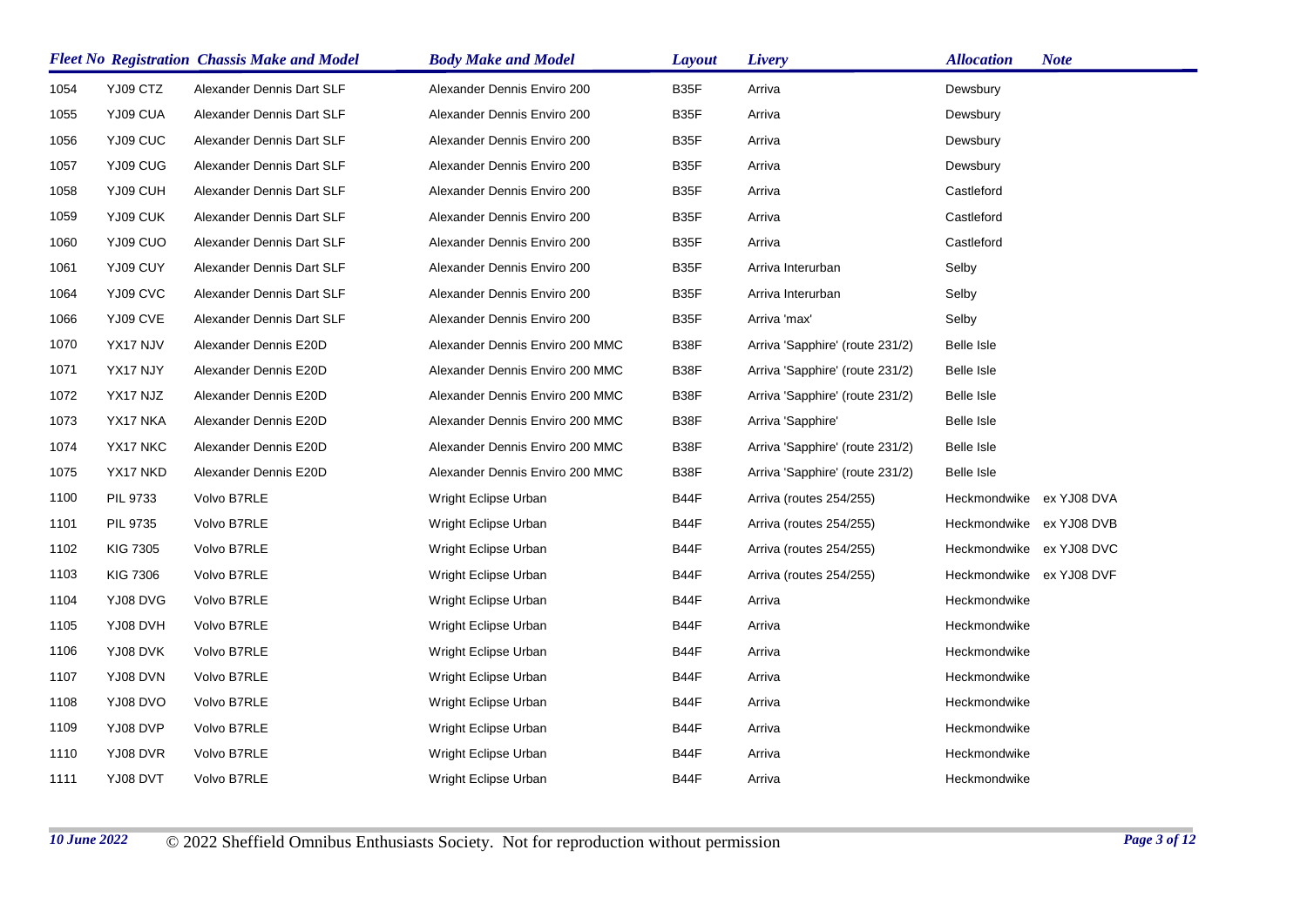|      |                 | <b>Fleet No Registration Chassis Make and Model</b> | <b>Body Make and Model</b> | <b>Layout</b> | Livery                        | <b>Allocation</b> | <b>Note</b> |
|------|-----------------|-----------------------------------------------------|----------------------------|---------------|-------------------------------|-------------------|-------------|
| 1112 | <b>YJ08 DVU</b> | Volvo B7RLE                                         | Wright Eclipse Urban       | B44F          | Arriva                        | Heckmondwike      |             |
| 1307 | YJ09 EYL        | Optare Tempo X1200                                  | Optare Tempo               | B43F          | Arriva                        | Belle Isle        |             |
| 1308 | YJ09 EYM        | Optare Tempo X1200                                  | Optare Tempo               | B43F          | Arriva                        | Belle Isle        |             |
| 1309 | YJ09 EYO        | Optare Tempo X1200                                  | Optare Tempo               | B43F          | Arriva                        | Belle Isle        |             |
| 1310 | YJ09 EYP        | Optare Tempo X1200                                  | Optare Tempo               | B43F          | Arriva                        | Belle Isle        |             |
| 1311 | YJ09 EYR        | Optare Tempo X1200                                  | Optare Tempo               | B43F          | Arriva                        | withdrawn         |             |
| 1312 | YJ09 EYS        | Optare Tempo X1200                                  | Optare Tempo               | B43F          | Arriva                        | Belle Isle        |             |
| 1400 | YJ56 JYE        | VDL DE02CSSB200                                     | Wright Commander           | B44F          | Arriva Frequenta              | withdrawn         |             |
| 1401 | YJ56 JYF        | VDL DE02CSSB200                                     | <b>Wright Commander</b>    | B44F          | Arriva Frequenta              | pool fleet        |             |
| 1403 | YJ56 JYH        | VDL DE02CSSB200                                     | Wright Commander           | B44F          | Arriva Frequenta (148/149)    | pool fleet        |             |
| 1407 | YJ56 JYO        | VDL DE02CSSB200                                     | Wright Commander           | B44F          | <b>Arriva Driver Training</b> | Belle Isle        | <b>DTV</b>  |
| 1409 | YJ57 BVT        | VDL DE02CSSB200                                     | Wright Commander           | B44F          | Arriva                        | Castleford        |             |
| 1411 | YJ57 BVV        | VDL DE02CSSB200                                     | <b>Wright Commander</b>    | B44F          | Arriva Interurban             | Castleford        |             |
| 1412 | YJ57 BVW        | VDL DE02CSSB200                                     | Wright Commander           | B44F          | Arriva Interurban             | Castleford        |             |
| 1413 | YJ57 BVX        | VDL DE02CSSB200                                     | <b>Wright Commander</b>    | B44F          | Arriva Interurban             | Castleford        |             |
| 1414 | YJ57 BVY        | VDL DE02CSSB200                                     | <b>Wright Commander</b>    | B44F          | Arriva Interurban             | Castleford        |             |
| 1415 | YJ57 BVZ        | VDL DE02CSSB200                                     | <b>Wright Commander</b>    | B44F          | Arriva Interurban             | Castleford        |             |
| 1450 | YJ59 BUH        | VDL DE02CSSB200                                     | Wright Pulsar II           | B44F          | Arriva Interurban             | Castleford        |             |
| 1451 | YJ59 BRX        | VDL DE02CSSB200                                     | Wright Pulsar II           | B44F          | Arriva Interurban             | Castleford        |             |
| 1452 | YJ59 BRZ        | VDL DE02CSSB200                                     | Wright Pulsar II           | B44F          | Arriva Interurban             | Castleford        |             |
| 1453 | YJ59 BSO        | VDL DE02CSSB200                                     | Wright Pulsar II           | B44F          | Arriva Interurban             | Castleford        |             |
| 1454 | YJ61 FFX        | VDL DE02CSSB200                                     | Wright Pulsar II           | B44F          | Arriva Interurban             | Castleford        |             |
| 1455 | YJ61 FFY        | VDL DE02CSSB200                                     | Wright Pulsar II           | B44F          | Arriva Interurban             | Castleford        |             |
| 1456 | YJ62 JHU        | VDL DE02CSSB200                                     | Wright Pulsar II           | B44F          | Arriva Interurban             | Belle Isle        |             |
| 1457 | OLL SalY        | VDL DE02CSSB200                                     | Wright Pulsar II           | B44F          | Arriva Interurban             | Belle Isle        |             |
| 1458 | YJ62 JNU        | VDL DE02CSSB200                                     | Wright Pulsar II           | B44F          | Arriva Interurban             | Belle Isle        |             |
| 1459 | YJ62 JPX        | VDL DE02CSSB200                                     | Wright Pulsar II           | B44F          | Arriva Interurban             | Belle Isle        |             |
| 1460 | YJ62 JPY        | VDL DE02CSSB200                                     | Wright Pulsar II           | B44F          | Arriva Interurban             | <b>Belle Isle</b> |             |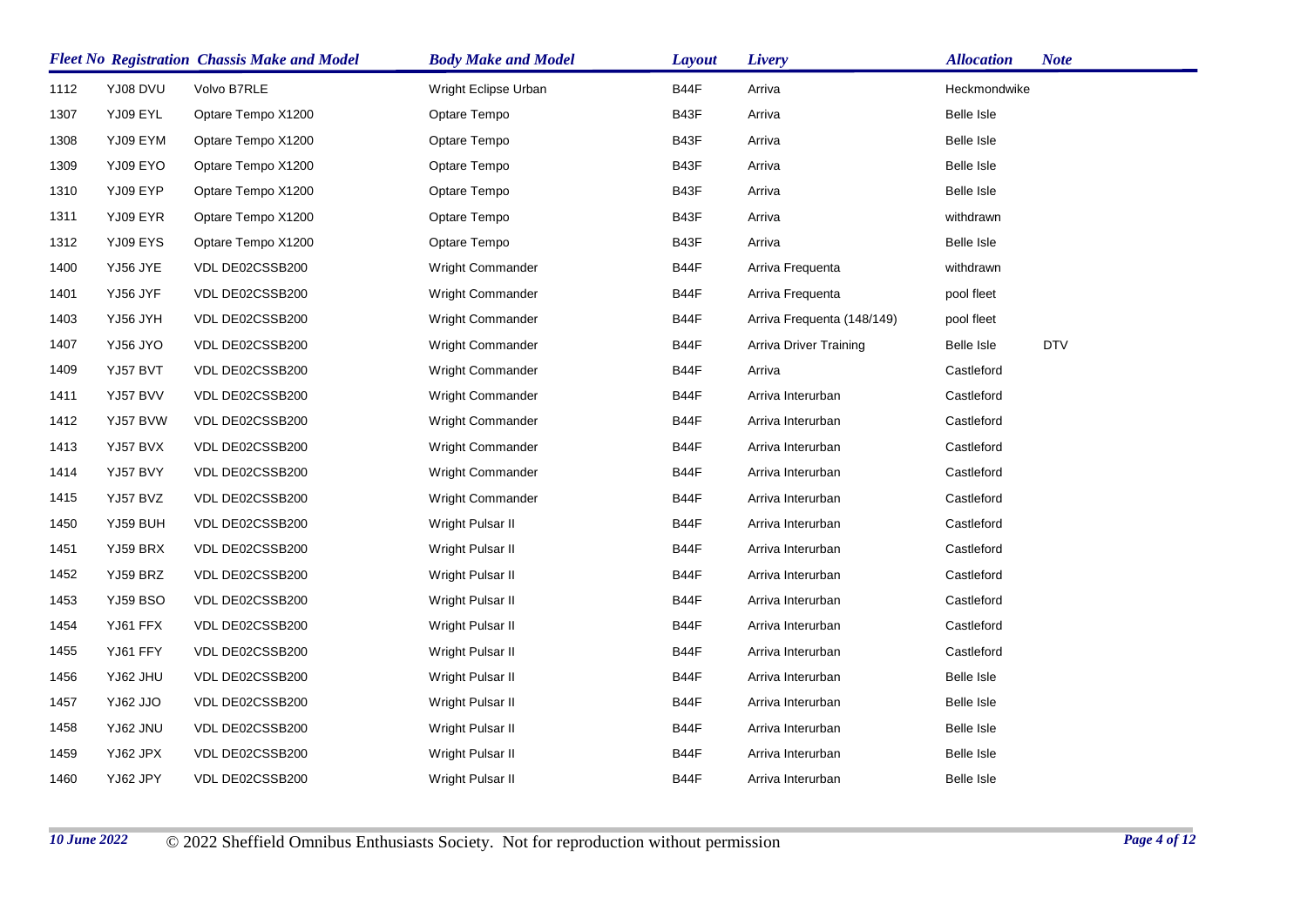|      |          | <b>Fleet No Registration Chassis Make and Model</b> | <b>Body Make and Model</b> | <b>Layout</b> | Livery                     | <b>Allocation</b> | <b>Note</b> |
|------|----------|-----------------------------------------------------|----------------------------|---------------|----------------------------|-------------------|-------------|
| 1461 | YJ62 JRV | VDL DE02CSSB200                                     | Wright Pulsar II           | B44F          | Arriva Interurban          | Belle Isle        |             |
| 1462 | YJ62 JTO | VDL DE02CSSB200                                     | Wright Pulsar II           | B44F          | Arriva Interurban          | Belle Isle        |             |
| 1463 | YJ62 JUA | VDL DE02CSSB200                                     | Wright Pulsar II           | B44F          | Arriva Interurban          | Belle Isle        |             |
| 1464 | YJ62 JVE | VDL DE02CSSB200                                     | Wright Pulsar II           | B44F          | Arriva Interurban          | Belle Isle        |             |
| 1465 | YJ62 JVG | VDL DE02CSSB200                                     | Wright Pulsar II           | B44F          | Arriva Interurban          | Belle Isle        |             |
| 1466 | YJ62 JYH | VDL DE02CSSB200                                     | Wright Pulsar II           | B44F          | Arriva Interurban          | Castleford        |             |
| 1467 | YJ62 JYZ | VDL DE02CSSB200                                     | Wright Pulsar II           | B44F          | Arriva Frequenta (148/149) | Belle Isle        |             |
| 1468 | YJ62 JZE | VDL DE02CSSB200                                     | Wright Pulsar II           | B44F          | Arriva Frequenta           | Belle Isle        |             |
| 1469 | YJ62 JZX | VDL DE02CSSB200                                     | Wright Pulsar II           | B44F          | Arriva Frequenta           | Belle Isle        |             |
| 1470 | YJ62 JCZ | VDL DE02CSSB200                                     | Wright Pulsar II           | B44F          | Metro M Card advert        | Belle Isle        |             |
| 1471 | YJ62 JDU | VDL DE02CSSB200                                     | Wright Pulsar II           | B44F          | Arriva Interurban          | Castleford        |             |
| 1472 | YJ62 JGF | VDL DE02CSSB200                                     | Wright Pulsar II           | B44F          | Arriva Interurban          | Castleford        |             |
| 1473 | YJ62 JHE | VDL DE02CSSB200                                     | Wright Pulsar II           | B44F          | Arriva Interurban          | Castleford        |             |
| 1474 | YJ62 JHH | VDL DE02CSSB200                                     | Wright Pulsar II           | B44F          | Arriva Interurban          | Castleford        |             |
| 1475 | YJ62 JHK | VDL DE02CSSB200                                     | Wright Pulsar II           | B44F          | Arriva Interurban          | Castleford        |             |
| 1476 | YJ62 JOA | VDL DE02CSSB200                                     | Wright Pulsar II           | B44F          | Arriva Frequenta (148/149) | Belle Isle        |             |
| 1478 | YJ62 JSY | VDL DE02CSSB200                                     | Wright Pulsar II           | B44F          | Arriva Interurban          | Castleford        |             |
| 1479 | YJ62 JUC | VDL DE02CSSB200                                     | Wright Pulsar II           | B44F          | Arriva                     | Castleford        |             |
| 1480 | YJ62 JUF | VDL DE02CSSB200                                     | Wright Pulsar II           | B44F          | Arriva Interurban          | Castleford        |             |
| 1481 | YJ62 JVH | VDL DE02CSSB200                                     | Wright Pulsar II           | B44F          | Arriva Interurban          | Castleford        |             |
| 1482 | YJ62 JVP | VDL DE02CSSB200                                     | Wright Pulsar II           | B44F          | Arriva                     | pool fleet        |             |
| 1483 | YJ62 JVY | VDL DE02CSSB200                                     | Wright Pulsar II           | B44F          | Arriva                     | pool fleet        |             |
| 1484 | YJ62 JKY | VDL DE02CSSB200                                     | Wright Pulsar II           | B44F          | Arriva                     | pool fleet        |             |
| 1485 | YJ62 JYD | VDL DE02CSSB200                                     | Wright Pulsar II           | B44F          | Arriva                     | Castleford        |             |
| 1486 | YJ62 JBE | VDL DE02CSSB200                                     | Wright Pulsar II           | B44F          | Arriva                     | pool fleet        |             |
| 1487 | YJ62 JBX | VDL DE02CSSB200                                     | Wright Pulsar II           | B44F          | Arriva                     | Dewsbury          |             |
| 1488 | YJ62 JDK | VDL DE02CSSB200                                     | Wright Pulsar II           | B44F          | Arriva                     | Dewsbury          |             |
| 1489 | YJ62 JEU | VDL DE02CSSB200                                     | Wright Pulsar II           | B44F          | Arriva                     | Dewsbury          |             |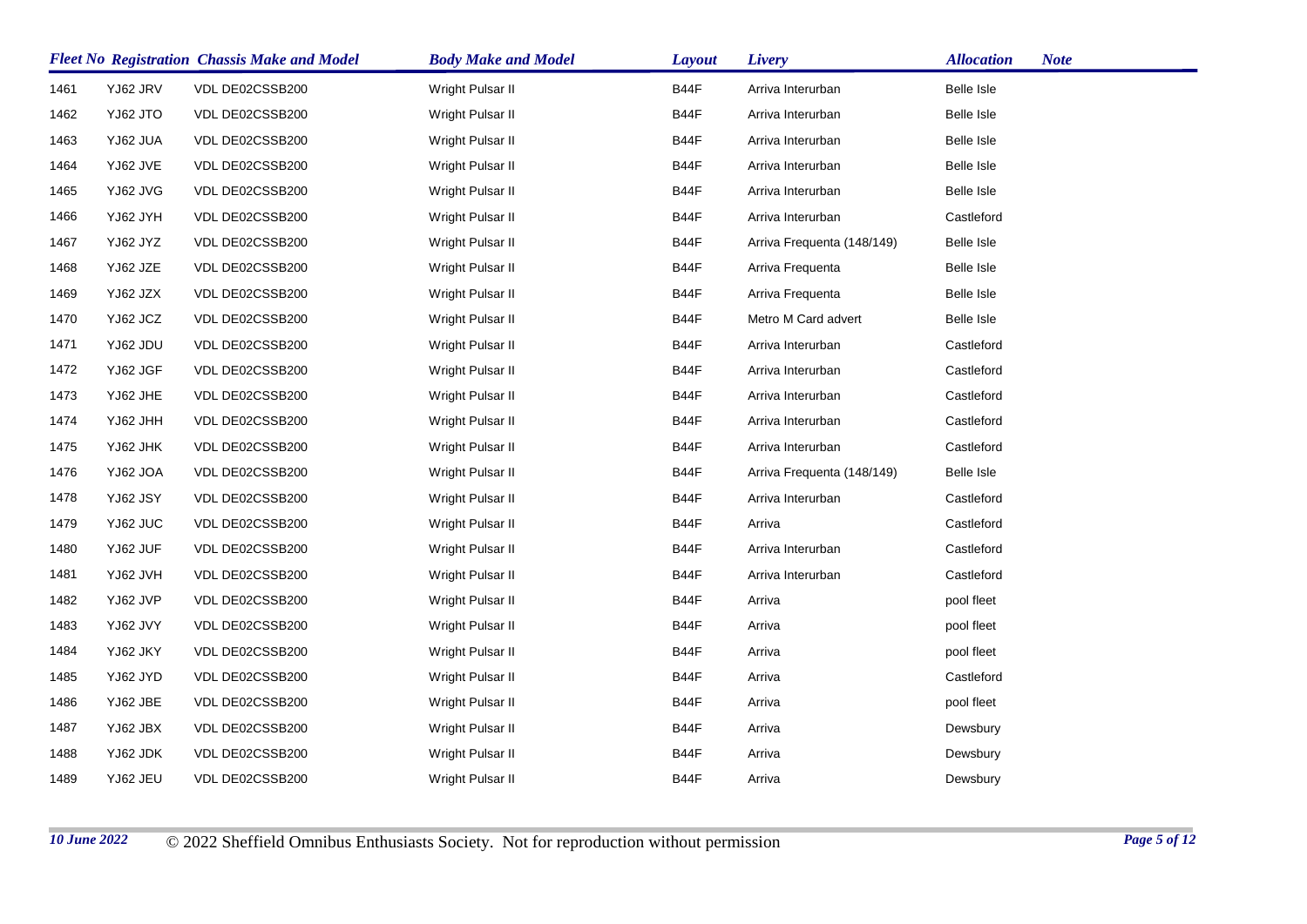|      |                 | <b>Fleet No Registration Chassis Make and Model</b> | <b>Body Make and Model</b> | <b>Layout</b> | Livery                             | <b>Allocation</b><br><b>Note</b> |
|------|-----------------|-----------------------------------------------------|----------------------------|---------------|------------------------------------|----------------------------------|
| 1490 | YJ62 JFZ        | VDL DE02CSSB200                                     | Wright Pulsar II           | B44F          | Arriva                             | Dewsbury                         |
| 1491 | YJ62 JGX        | VDL DE02CSSB200                                     | Wright Pulsar II           | B44F          | Arriva                             | Dewsbury                         |
| 1492 | YJ62 JXT        | VDL DE02CSSB200                                     | Wright Pulsar II           | B44F          | Arriva                             | Dewsbury                         |
| 1493 | YJ62 JLU        | VDL DE02CSSB200                                     | Wright Pulsar II           | B44F          | Arriva                             | Dewsbury                         |
| 1494 | <b>YJ62 JMU</b> | VDL DE02CSSB200                                     | Wright Pulsar II           | B44F          | Arriva                             | Dewsbury                         |
| 1495 | YJ62 JMX        | VDL DE02CSSB200                                     | Wright Pulsar II           | B44F          | Arriva Interurban                  | Dewsbury                         |
| 1500 | YJ59 BTO        | Wrightbus 2DL                                       | Wright Pulsar Gemini II    | H43/28F       | Arriva 'Sapphire' (route 415)      | Selby                            |
| 1501 | YJ59 BTU        | Wrightbus 2DL                                       | Wright Pulsar Gemini II    | H43/28F       | Arriva 'Sapphire' (route 415)      | Selby                            |
| 1502 | YJ59 BTV        | Wrightbus 2DL                                       | Wright Pulsar Gemini II    | H43/28F       | Arriva 'Sapphire' (route 415)      | Selby                            |
| 1503 | YJ59 BTX        | Wrightbus 2DL                                       | Wright Pulsar Gemini II    | H43/28F       | Arriva 'Sapphire' (route 415)      | Selby                            |
| 1504 | YJ59 BTY        | Wrightbus 2DL                                       | Wright Pulsar Gemini II    | H43/28F       | Arriva 'Sapphire' (route 415)      | Selby                            |
| 1505 | YJ59 BTZ        | Wrightbus 2DL                                       | Wright Pulsar Gemini II    | H43/28F       | Arriva 'Sapphire' (route 415)      | Selby                            |
| 1506 | YJ59 BUA        | Wrightbus 2DL                                       | Wright Pulsar Gemini II    | H43/28F       | Arriva 'Sapphire' (route 415)      | Selby                            |
| 1507 | YJ59 BUE        | Wrightbus 2DL                                       | Wright Pulsar Gemini II    | H43/28F       | Arriva 'Sapphire'                  | Selby                            |
| 1508 | YJ61 OAA        | Wrightbus 2DL                                       | Wright Pulsar Gemini II    |               | DPH43/27F Arriva 'max'             | Dewsbury                         |
| 1509 | YJ61 OAB        | Wrightbus 2DL                                       | Wright Pulsar Gemini II    |               | DPH43/27F Arriva 'max'             | Dewsbury                         |
| 1510 | YJ61 OAC        | Wrightbus 2DL                                       | Wright Pulsar Gemini II    |               | DPH43/27F Arriva 'max'             | Dewsbury                         |
| 1511 | YJ61 OAD        | Wrightbus 2DL                                       | Wright Pulsar Gemini II    |               | DPH43/27F Arriva 'max'             | Dewsbury                         |
| 1512 | YJ61 OAE        | Wrightbus 2DL                                       | Wright Pulsar Gemini II    |               | DPH43/27F Arriva 'max'             | Dewsbury                         |
| 1513 | YJ61 OAG        | Wrightbus 2DL                                       | Wright Pulsar Gemini II    |               | DPH43/27F Arriva 'max'             | Dewsbury                         |
| 1514 | YJ61 OAH        | Wrightbus 2DL                                       | Wright Pulsar Gemini II    |               | DPH43/27F Arriva 'max'             | Dewsbury                         |
| 1515 | YJ61 OAL        | Wrightbus 2DL                                       | Wright Pulsar Gemini II    |               | DPH43/27F Arriva 'max'             | Heckmondwike                     |
| 1516 | YJ61 OAM        | Wrightbus 2DL                                       | Wright Pulsar Gemini II    |               | DPH43/27F Arriva 'max'             | Heckmondwike                     |
| 1517 | YJ61 OAN        | Wrightbus 2DL                                       | Wright Pulsar Gemini II    |               | DPH43/27F Arriva 'max'             | Heckmondwike                     |
| 1518 | YJ61 OAO        | Wrightbus 2DL                                       | Wright Pulsar Gemini II    |               | DPH43/27F Arriva 'max'             | Heckmondwike                     |
| 1519 | YJ61 OAP        | Wrightbus 2DL                                       | Wright Pulsar Gemini II    |               | DPH43/27F Arriva 'max'             | Heckmondwike                     |
| 1520 | YJ61 OAS        | Wrightbus 2DL                                       | Wright Pulsar Gemini II    |               | DPH43/27F Arriva 'max' (route 268) | Heckmondwike                     |
| 1521 | YJ61 OAU        | Wrightbus 2DL                                       | Wright Pulsar Gemini II    |               | DPH43/27F Arriva 'max' (route 268) | Heckmondwike                     |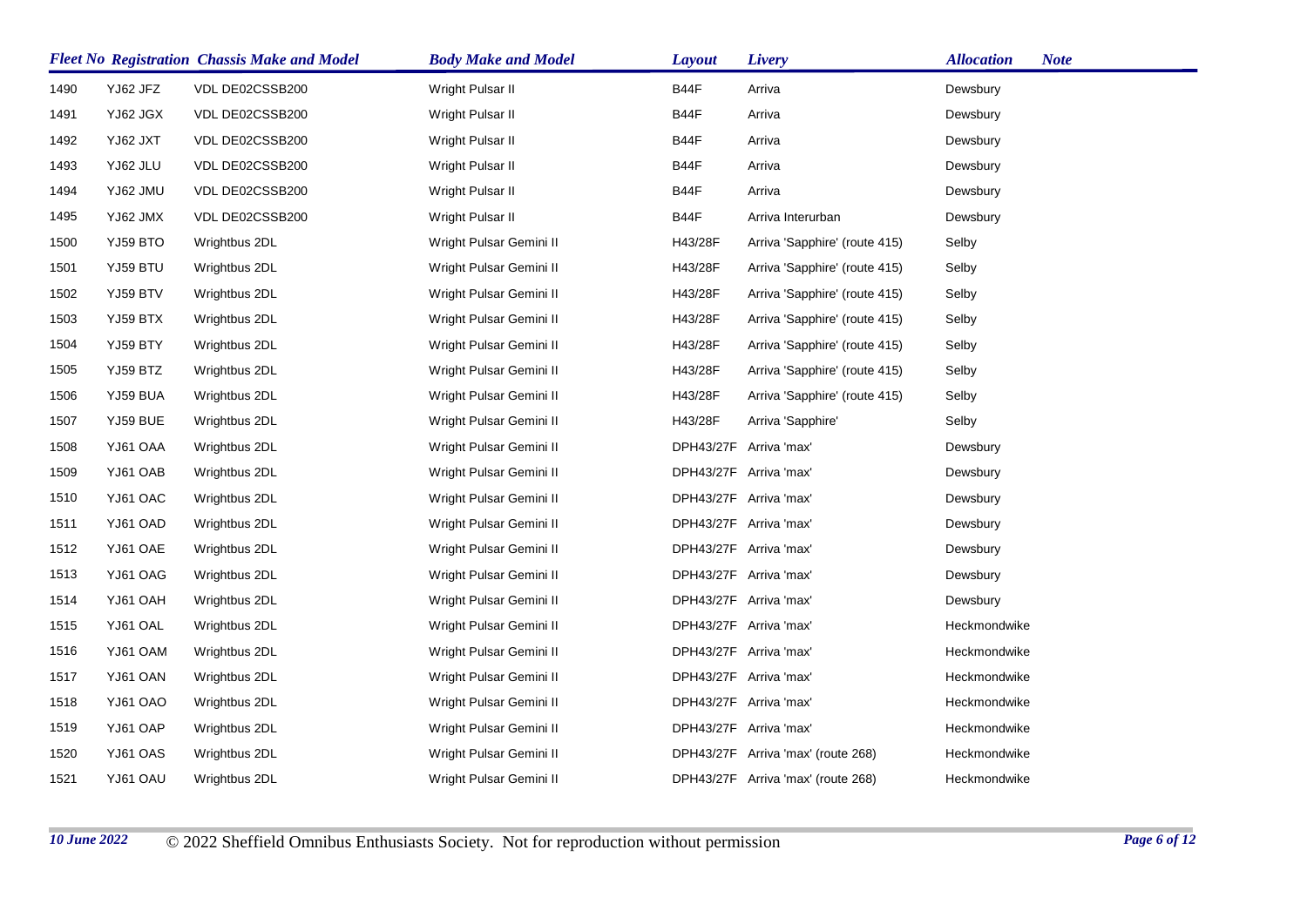|      |          | <b>Fleet No Registration Chassis Make and Model</b> | <b>Body Make and Model</b> | <b>Layout</b> | Livery                             | <b>Allocation</b>        | <b>Note</b> |
|------|----------|-----------------------------------------------------|----------------------------|---------------|------------------------------------|--------------------------|-------------|
| 1522 | YJ61 OAV | Wrightbus 2DL                                       | Wright Pulsar Gemini II    |               | DPH43/27F Arriva 'max'             | Heckmondwike             |             |
| 1523 | YJ61 OAW | Wrightbus 2DL                                       | Wright Pulsar Gemini II    |               | DPH43/27F Arriva 'max'             | Heckmondwike             |             |
| 1524 | YJ61 OAX | Wrightbus 2DL                                       | Wright Pulsar Gemini II    |               | DPH43/27F Arriva 'max' (route 268) | Heckmondwike             |             |
| 1528 | YJ61 OBB | Wrightbus 2DL                                       | Wright Pulsar Gemini II    | H43/27F       | Arriva 'Sapphire'                  | Selby                    |             |
| 1529 | YJ61 OBC | Wrightbus 2DL                                       | Wright Pulsar Gemini II    | H43/27F       | Arriva Interurban                  | Selby                    |             |
| 1536 | YJ61 OBL | Wrightbus 2DL                                       | Wright Pulsar Gemini II    | H43/27F       | Arriva 'max'                       | Heckmondwike             |             |
| 1537 | YJ61 OBM | Wrightbus 2DL                                       | Wright Pulsar Gemini II    | H43/27F       | Arriva 'max' (route 268)           | Heckmondwike             |             |
| 1538 | YJ61 OBN | Wrightbus 2DL                                       | Wright Pulsar Gemini II    | H43/27F       | Arriva 'max' (route 268)           | Heckmondwike             |             |
| 1539 | YJ61 OBO | Wrightbus 2DL                                       | Wright Pulsar Gemini II    | H43/27F       | Arriva 'max' (route 268)           | Heckmondwike             |             |
| 1540 | YJ61 OBP | Wrightbus 2DL                                       | Wright Pulsar Gemini II    | H43/27F       | Arriva 'max' (route 268)           | Heckmondwike             |             |
| 1541 | YJ61 OBR | Wrightbus 2DL                                       | Wright Pulsar Gemini II    | H43/27F       | Arriva 'max' (route 268)           | Heckmondwike             |             |
| 1543 | YJ61 OBT | Wrightbus 2DL                                       | Wright Pulsar Gemini II    | H43/27F       | Arriva Interurban                  | Selby                    |             |
| 1544 | YJ61 OBU | Wrightbus 2DL                                       | Wright Pulsar Gemini II    | H43/27F       | Arriva Interurban                  | Selby                    |             |
| 1545 | YJ61 OBV | Wrightbus 2DL                                       | Wright Pulsar Gemini II    | H43/27F       | Arriva Interurban                  | Selby                    |             |
| 1546 | TWY 7    | Wrightbus 2DL                                       | Wright Pulsar Gemini II    | H43/27F       | Arriva 'Sapphire'                  | Heckmondwike ex YJ61 OBW |             |
| 1547 | YJ61 OBX | Wrightbus 2DL                                       | Wright Pulsar Gemini II    | H43/27F       | Arriva 'max' (route 229)           | Heckmondwike             |             |
| 1548 | YK12 AWR | Wrightbus 2DL                                       | Wright Pulsar Gemini II    | H43/27F       | Arriva 'max' (route 229)           | Heckmondwike             |             |
| 1549 | NK61 EBG | Wrightbus 2DL                                       | Wright Pulsar Gemini II    | H43/28F       | Arriva (route 268)                 | Heckmondwike             |             |
| 1550 | NK61 EBJ | Wrightbus 2DL                                       | Wright Pulsar Gemini II    | H43/28F       | Arriva 'max'                       | Heckmondwike             |             |
| 1551 | NK61 EBV | Wrightbus 2DL                                       | Wright Pulsar Gemini II    | H43/28F       | Arriva (route 268)                 | Heckmondwike             |             |
| 1552 | NK61 EBX | Wrightbus 2DL                                       | Wright Pulsar Gemini II    | H43/28F       | Arriva (route 268)                 | Heckmondwike             |             |
| 1562 | SN69 ZWV | <b>Wrightbus StreetDeck</b>                         | Wright StreetDeck          | H45/29F       | Arriva 'Sapphire'                  | Belle Isle               |             |
| 1564 | SN69 ZWX | <b>Wrightbus StreetDeck</b>                         | <b>Wright StreetDeck</b>   | H45/29F       | Arriva 'Sapphire' (route 110)      | Belle Isle               |             |
| 1565 | SN69 ZWY | <b>Wrightbus StreetDeck</b>                         | Wright StreetDeck          | H45/29F       | Arriva 'Sapphire' (route 110)      | Belle Isle               |             |
| 1568 | SN69 ZXB | <b>Wrightbus StreetDeck</b>                         | <b>Wright StreetDeck</b>   | H45/29F       | Arriva 'Sapphire' (route 110)      | Belle Isle               |             |
| 1569 | SN69 ZXC | <b>Wrightbus StreetDeck</b>                         | <b>Wright StreetDeck</b>   | H45/29F       | Arriva 'Sapphire' (route 110)      | Belle Isle               |             |
| 1572 | SN69 ZXF | <b>Wrightbus StreetDeck</b>                         | <b>Wright StreetDeck</b>   | H45/29F       | Arriva 'Sapphire' (route 110)      | Belle Isle               |             |
| 1573 | SN69 ZXG | <b>Wrightbus StreetDeck</b>                         | <b>Wright StreetDeck</b>   | H45/29F       | Arriva 'Sapphire' (route 110)      | Belle Isle               |             |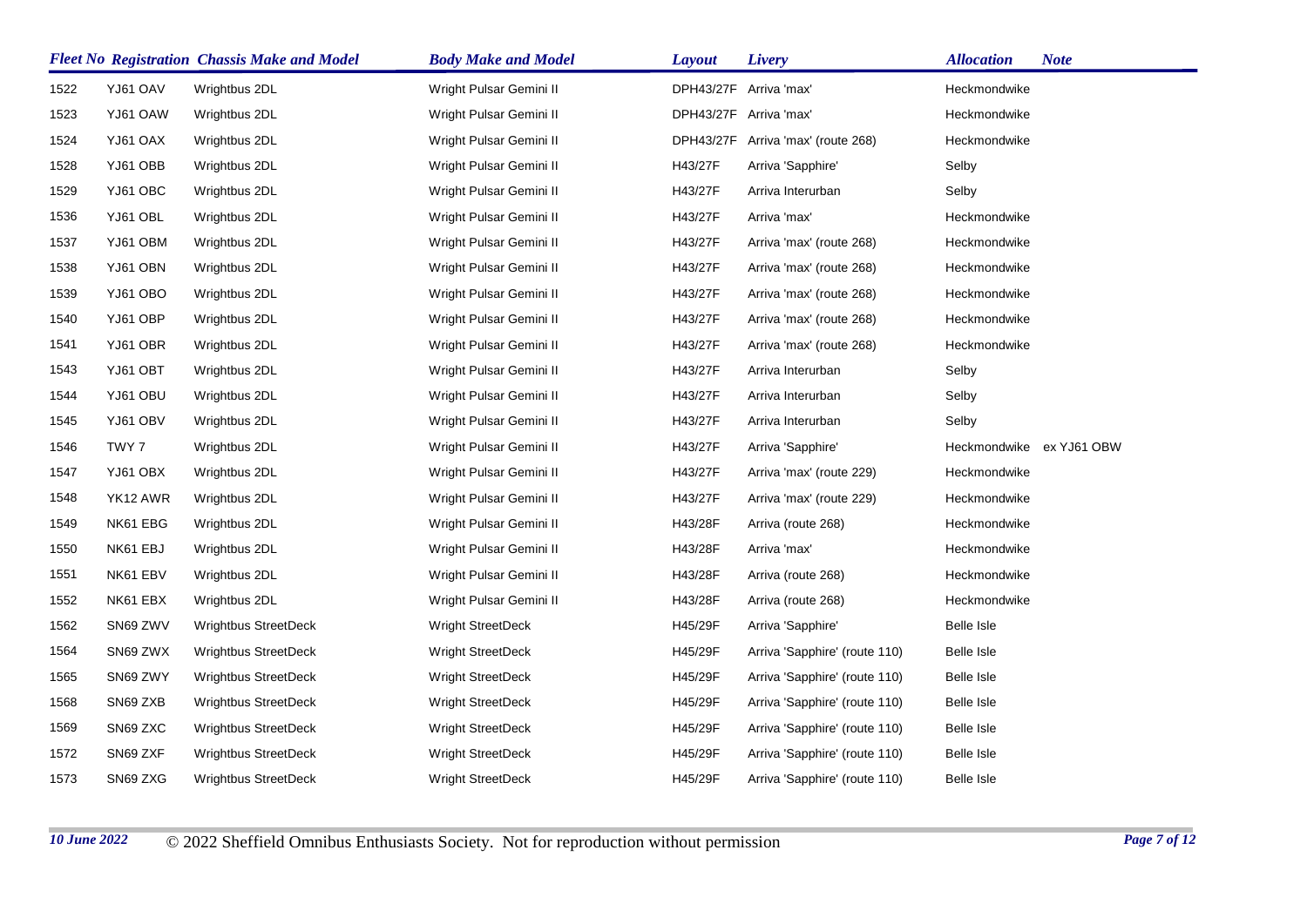|      |          | <b>Fleet No Registration Chassis Make and Model</b> | <b>Body Make and Model</b> | <b>Layout</b> | Livery                        | <b>Note</b><br><b>Allocation</b> |
|------|----------|-----------------------------------------------------|----------------------------|---------------|-------------------------------|----------------------------------|
| 1574 | SN69 ZXH | <b>Wrightbus StreetDeck</b>                         | <b>Wright StreetDeck</b>   | H45/29F       | Arriva 'Sapphire' (route 110) | Belle Isle                       |
| 1575 | SN69 ZXJ | <b>Wrightbus StreetDeck</b>                         | <b>Wright StreetDeck</b>   | H45/29F       | Arriva 'Sapphire' (route 110) | Belle Isle                       |
| 1576 | SN69 ZXK | <b>Wrightbus StreetDeck</b>                         | <b>Wright StreetDeck</b>   | H45/29F       | Arriva 'Sapphire' (route 110) | Belle Isle                       |
| 1577 | SN69 ZXL | <b>Wrightbus StreetDeck</b>                         | <b>Wright StreetDeck</b>   | H45/29F       | Arriva 'Sapphire' (route 110) | Belle Isle                       |
| 1603 | YJ06 WMC | VDL DE02PSDB250                                     | East Lancashire Lowlander  | H51/29F       | Arriva Interurban             | Castleford                       |
| 1604 | YJ06 WMD | VDL DE02PSDB250                                     | East Lancashire Lowlander  | H51/29F       | Arriva Interurban             | Heckmondwike                     |
| 1606 | YJ06 WMF | VDL DE02PSDB250                                     | East Lancashire Lowlander  | H51/29F       | Arriva Interurban             | Heckmondwike                     |
| 1607 | YJ06 WMG | VDL DE02PSDB250                                     | East Lancashire Lowlander  | H51/29F       | Arriva Interurban             | Heckmondwike                     |
| 1608 | YJ06 WMK | VDL DE02PSDB250                                     | East Lancashire Lowlander  | H51/29F       | Arriva Interurban             | Castleford                       |
| 1609 | YJ06 WML | VDL DE02PSDB250                                     | East Lancashire Lowlander  | H51/29F       | Arriva Interurban             | Castleford                       |
| 1611 | YJ06 WWX | VDL DE02PSDB250                                     | East Lancashire Lowlander  | H51/29F       | Arriva Interurban             | Castleford                       |
| 1613 | YJ06 WWZ | VDL DE02PSDB250                                     | East Lancashire Lowlander  | H51/29F       | Arriva Interurban             | Heckmondwike                     |
| 1621 | PN52 XRM | DAF DE02PSDB250                                     | East Lancashire Lowlander  | H44/29F       | Arriva Interurban             | Heckmondwike                     |
| 1628 | PN52 XRW | DAF DE02PSDB250                                     | East Lancashire Lowlander  | H44/29F       | Arriva Interurban             | withdrawn                        |
| 1700 | YJ13 FJY | Volvo B5LH                                          | Wright Eclipse Gemini II   | H43/23F       | Arriva (Hybrid Technology)    | Belle Isle                       |
| 1701 | YJ13 FJZ | Volvo B5LH                                          | Wright Eclipse Gemini II   | H43/23F       | Arriva (Hybrid Technology)    | Belle Isle                       |
| 1702 | YJ13 FKA | Volvo B5LH                                          | Wright Eclipse Gemini II   | H43/23F       | Arriva (Hybrid Technology)    | Belle Isle                       |
| 1703 | YJ13 FKB | Volvo B5LH                                          | Wright Eclipse Gemini II   | H43/23F       | Arriva                        | Belle Isle                       |
| 1704 | YJ13 FKD | Volvo B5LH                                          | Wright Eclipse Gemini II   | H43/23F       | Arriva (Hybrid Technology)    | <b>Belle Isle</b>                |
| 1705 | YJ13 FKE | Volvo B5LH                                          | Wright Eclipse Gemini II   | H43/23F       | Arriva (Hybrid Technology)    | <b>Belle Isle</b>                |
| 1706 | YJ13 FKF | Volvo B5LH                                          | Wright Eclipse Gemini II   | H43/23F       | Arriva electric Hybrid        | <b>Belle Isle</b>                |
| 1707 | YJ13 FKG | Volvo B5LH                                          | Wright Eclipse Gemini II   | H43/23F       | Arriva electric Hybrid        | Belle Isle                       |
| 1708 | YJ13 FKH | Volvo B5LH                                          | Wright Eclipse Gemini II   | H43/23F       | Arriva electric Hybrid        | <b>Belle Isle</b>                |
| 1709 | YJ13 FKK | Volvo B5LH                                          | Wright Eclipse Gemini II   | H43/23F       | Arriva electric Hybrid        | Belle Isle                       |
| 1710 | YJ13 FKO | Volvo B5LH                                          | Wright Eclipse Gemini II   | H43/23F       | Arriva (Hybrid Technology)    | Belle Isle                       |
| 1711 | YJ13 FKP | Volvo B5LH                                          | Wright Eclipse Gemini II   | H43/23F       | Arriva (Hybrid Technology)    | <b>Belle Isle</b>                |
| 1712 | NK13 AZA | Volvo B5LH                                          | Wright Eclipse Gemini II   | H43/24F       | Arriva (Hybrid Technology)    | <b>Belle Isle</b>                |
| 1713 | NK13 AZB | Volvo B5LH                                          | Wright Eclipse Gemini II   | H43/24F       | Arriva 'max'                  | Belle Isle                       |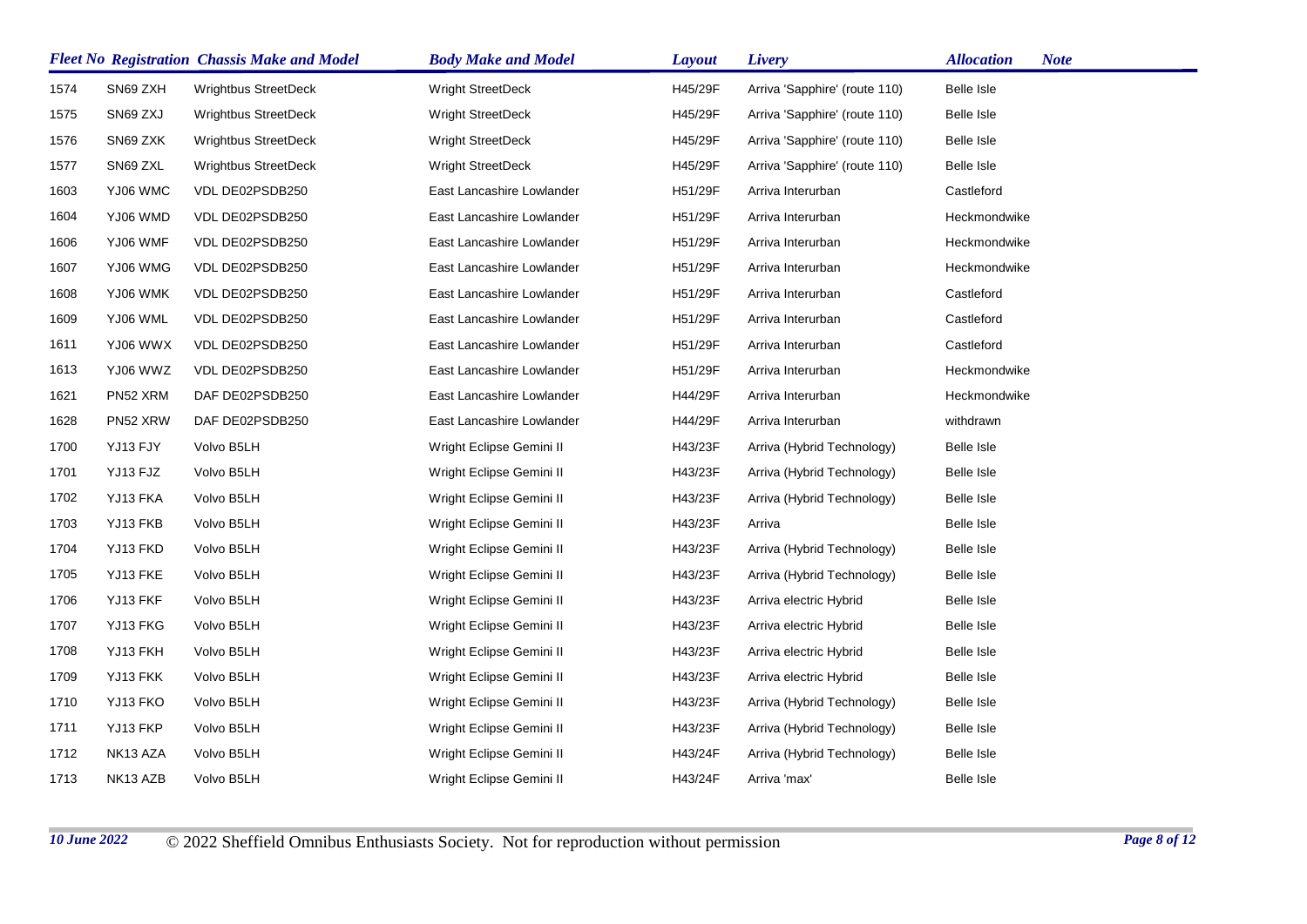|      |                 | <b>Fleet No Registration Chassis Make and Model</b> | <b>Body Make and Model</b>  | <b>Layout</b> | Livery                     | <b>Allocation</b> | <b>Note</b> |
|------|-----------------|-----------------------------------------------------|-----------------------------|---------------|----------------------------|-------------------|-------------|
| 1714 | NK13 AZC        | Volvo B5LH                                          | Wright Eclipse Gemini II    | H43/24F       | Arriva (Hybrid Technology) | Belle Isle        |             |
| 1715 | NK13 AZD        | Volvo B5LH                                          | Wright Eclipse Gemini II    | H43/24F       | Arriva (Hybrid Technology) | Belle Isle        |             |
| 1716 | NK13 AZF        | Volvo B5LH                                          | Wright Eclipse Gemini II    | H43/24F       | Arriva (Hybrid Technology) | Belle Isle        |             |
| 1717 | NK13 AZG        | Volvo B5LH                                          | Wright Eclipse Gemini II    | H43/24F       | Arriva (Hybrid Technology) | Belle Isle        |             |
| 1718 | NK13 AZJ        | Volvo B5LH                                          | Wright Eclipse Gemini II    | H43/24F       | Queen's Platinum Jubilee   | Belle Isle        |             |
| 1719 | NK13 AZL        | Volvo B5LH                                          | Wright Eclipse Gemini II    | H43/24F       | Arriva 'max'               | Belle Isle        |             |
| 1720 | NK13 AZN        | Volvo B5LH                                          | Wright Eclipse Gemini II    | H43/24F       | Arriva 'max'               | <b>Belle Isle</b> |             |
| 1721 | NK13 AZO        | Volvo B5LH                                          | Wright Eclipse Gemini II    | H43/24F       | Arriva (Hybrid Technology) | Belle Isle        |             |
| 1884 | SN58 ENY        | Alexander Dennis Trident II                         | Alexander Dennis Enviro 400 | H47/33F       | Arriva                     | Dewsbury          |             |
| 1885 | SN58 EOF        | Alexander Dennis Trident II                         | Alexander Dennis Enviro 400 | H47/33F       | Arriva                     | Dewsbury          |             |
| 1886 | SN58 EOG        | Alexander Dennis Trident II                         | Alexander Dennis Enviro 400 | H47/33F       | Arriva                     | Dewsbury          |             |
| 1887 | SN58 EOH        | Alexander Dennis Trident II                         | Alexander Dennis Enviro 400 | H47/33F       | Arriva                     | Dewsbury          |             |
| 1888 | SN58 EOJ        | Alexander Dennis Trident II                         | Alexander Dennis Enviro 400 | H47/33F       | Arriva                     | Dewsbury          |             |
| 1889 | SN58 EOK        | Alexander Dennis Trident II                         | Alexander Dennis Enviro 400 | H47/33F       | Arriva                     | Dewsbury          |             |
| 1890 | SN58 EOM        | Alexander Dennis Trident II                         | Alexander Dennis Enviro 400 | H47/33F       | Arriva                     | Dewsbury          |             |
| 1891 | <b>SN58 EOO</b> | Alexander Dennis Trident II                         | Alexander Dennis Enviro 400 | H47/33F       | Arriva                     | Dewsbury          |             |
| 1892 | A 1 YBG         | Alexander Dennis Trident II                         | Alexander Dennis Enviro 400 | H47/33F       | Arriva 'Sapphire'          | Castleford        | ex GN58 BSO |
| 1893 | A 2 YBG         | Alexander Dennis Trident II                         | Alexander Dennis Enviro 400 | H47/33F       | Arriva 'Sapphire'          | Castleford        | ex GN58 BSU |
| 1894 | A 4 YBG         | Alexander Dennis Trident II                         | Alexander Dennis Enviro 400 | H47/33F       | Arriva 'Sapphire'          | Heckmondwike      | ex GN58 BSV |
| 1895 | GN58 BSX        | Alexander Dennis Trident II                         | Alexander Dennis Enviro 400 | H47/33F       | Arriva 'Sapphire'          | Heckmondwike      |             |
| 1896 | GN58 BSY        | Alexander Dennis Trident II                         | Alexander Dennis Enviro 400 | H47/33F       | Arriva                     | Belle Isle        |             |
| 1897 | GN58 BSZ        | Alexander Dennis Trident II                         | Alexander Dennis Enviro 400 | H47/33F       | Arriva                     | Belle Isle        |             |
| 1898 | GN58 BTE        | Alexander Dennis Trident II                         | Alexander Dennis Enviro 400 | H47/33F       | Arriva                     | Belle Isle        |             |
| 1899 | GN58 BTF        | Alexander Dennis Trident II                         | Alexander Dennis Enviro 400 | H47/33F       | Arriva                     | Belle Isle        |             |
| 1900 | YJ58 FHA        | Alexander Dennis Trident II                         | Alexander Dennis Enviro 400 | H47/33F       | Arriva 'max'               | Belle Isle        |             |
| 1901 | YJ58 FHB        | Alexander Dennis Trident II                         | Alexander Dennis Enviro 400 | H47/33F       | Arriva 'max'               | Belle Isle        |             |
| 1902 | YJ58 FHC        | Alexander Dennis Trident II                         | Alexander Dennis Enviro 400 | H47/33F       | Arriva 'max'               | Belle Isle        |             |
| 1903 | YJ58 FHD        | Alexander Dennis Trident II                         | Alexander Dennis Enviro 400 | H47/33F       | Arriva 'max'               | <b>Belle Isle</b> |             |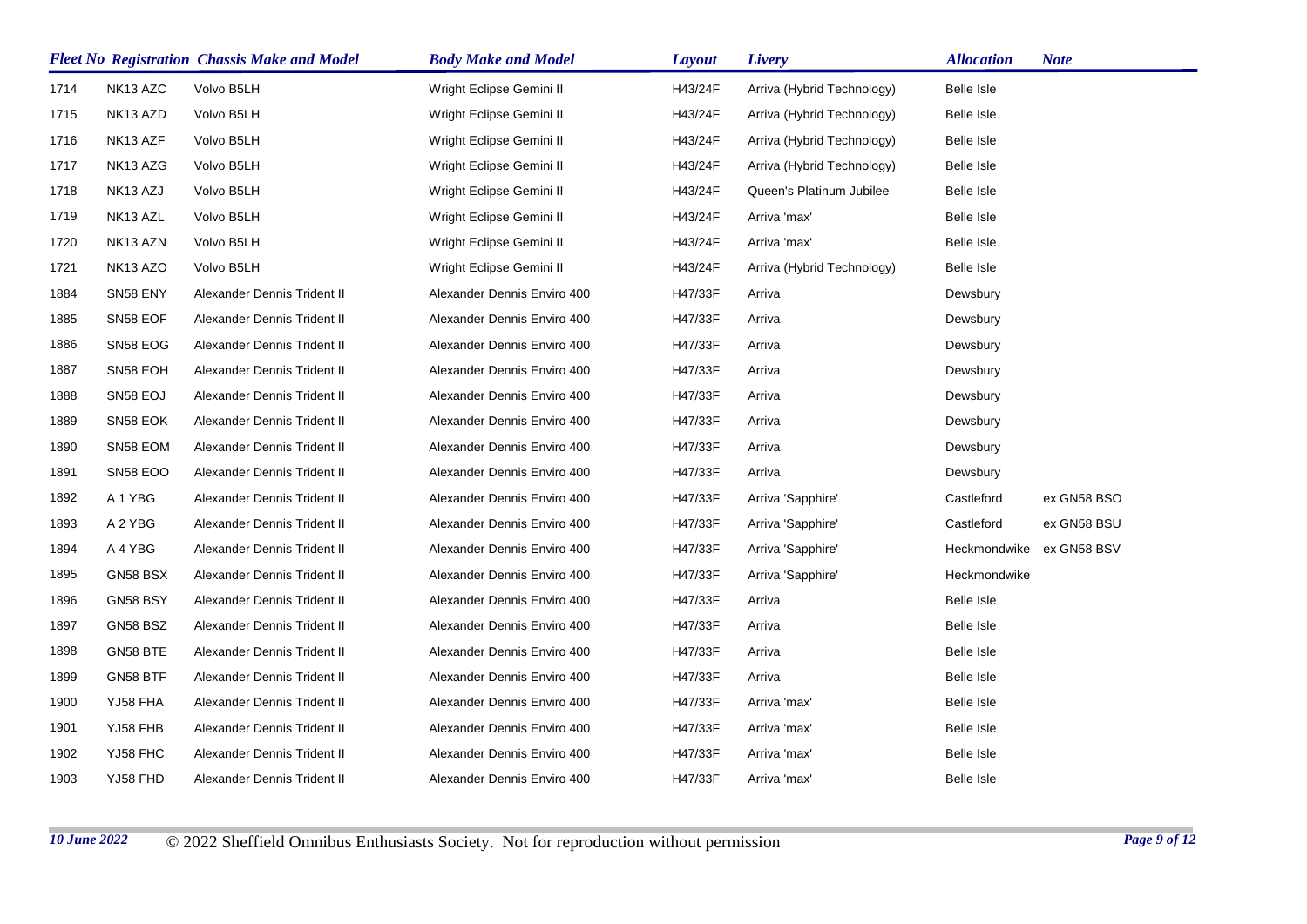|      |                                  | <b>Fleet No Registration Chassis Make and Model</b> | <b>Body Make and Model</b>  | <b>Layout</b> | Livery                      | <b>Allocation</b> | <b>Note</b>                    |
|------|----------------------------------|-----------------------------------------------------|-----------------------------|---------------|-----------------------------|-------------------|--------------------------------|
| 1904 | YJ58 FHE                         | Alexander Dennis Trident II                         | Alexander Dennis Enviro 400 | H47/33F       | Arriva 'max'                | Belle Isle        |                                |
| 1905 | YJ58 FHF                         | Alexander Dennis Trident II                         | Alexander Dennis Enviro 400 | H47/33F       | Arriva 'max'                | Belle Isle        |                                |
| 1906 | YJ58 FHG                         | Alexander Dennis Trident II                         | Alexander Dennis Enviro 400 | H47/33F       | Arriva 'max'                | Belle Isle        |                                |
| 1907 | YJ58 FHH                         | Alexander Dennis Trident II                         | Alexander Dennis Enviro 400 | H47/33F       | Arriva 'max'                | <b>Belle Isle</b> |                                |
| 1910 | YJ58 FHM                         | Alexander Dennis Trident II                         | Alexander Dennis Enviro 400 | H47/33F       | Arriva 'max'                | <b>Belle Isle</b> |                                |
| 1912 | YJ58 FHO                         | Alexander Dennis Trident II                         | Alexander Dennis Enviro 400 | H47/33F       | Arriva 'max'                | Belle Isle        |                                |
| 1914 | SN <sub>15</sub> LLC             | Alexander Dennis E40D                               | Alexander Dennis Enviro 400 | H45/31F       | Arriva 'max' (route 202/3)  | Dewsbury          |                                |
| 1919 | SN <sub>15</sub> LLJ             | Alexander Dennis E40D                               | Alexander Dennis Enviro 400 | H45/31F       | Queen's Platinum Jubilee    | Dewsbury          |                                |
| 1920 | SN <sub>15</sub> LLK             | Alexander Dennis E40D                               | Alexander Dennis Enviro 400 | H45/31F       | Arriva 'max' (route 202/3)  | Dewsbury          |                                |
| 1921 | SN <sub>15</sub> LLM             | Alexander Dennis E40D                               | Alexander Dennis Enviro 400 | H45/31F       | Arriva 'max' (route 202/3)  | Dewsbury          |                                |
| 1922 | SN <sub>15</sub> LLO             | Alexander Dennis E40D                               | Alexander Dennis Enviro 400 | H45/31F       | Arriva 'max' (route 202/3)  | Dewsbury          |                                |
| 1923 | SN <sub>15</sub> LLP             | Alexander Dennis E40D                               | Alexander Dennis Enviro 400 | H45/31F       | Arriva 'max' (route 202/3)  | Dewsbury          |                                |
| 1924 | SN <sub>15</sub> LLR             | Alexander Dennis E40D                               | Alexander Dennis Enviro 400 | H45/31F       | Arriva 'max' (route 202/3)  | Dewsbury          | named 'Mick Senior'            |
| 1925 | SN <sub>15</sub> LLT             | Alexander Dennis E40D                               | Alexander Dennis Enviro 400 | H45/31F       | Arriva 'max' (route 202/3)  | Dewsbury          |                                |
| 1926 | SN <sub>15</sub> LLU             | Alexander Dennis E40D                               | Alexander Dennis Enviro 400 | H45/31F       | Arriva 'max' (route 202/3)  | Dewsbury          |                                |
| 1927 | SN <sub>15</sub> LLV             | Alexander Dennis E40D                               | Alexander Dennis Enviro 400 | H45/31F       | Arriva 'max' (route 202/3)  | Dewsbury          |                                |
| 1928 | SN <sub>15</sub> LLW             | Alexander Dennis E40D                               | Alexander Dennis Enviro 400 | H45/31F       | Arriva 'max' (route 202/3)  | Dewsbury          |                                |
| 1929 | SN <sub>15</sub> LLX             | Alexander Dennis E40D                               | Alexander Dennis Enviro 400 | H45/31F       | Arriva 'max' (route 202/3)  | Dewsbury          |                                |
| 1930 | SN <sub>15</sub> LLZ             | Alexander Dennis E40D                               | Alexander Dennis Enviro 400 | H45/31F       | Arriva 'max' (route 202/3)  | Dewsbury          |                                |
| 1931 | SN <sub>15</sub> LNT             | Alexander Dennis E40D                               | Alexander Dennis Enviro 400 | H45/31F       | Arriva 'Sapphire'           | Heckmondwike      |                                |
| 1932 | SN <sub>15</sub> LNU             | Alexander Dennis E40D                               | Alexander Dennis Enviro 400 | H45/31F       | Arriva 'Sapphire'           | Heckmondwike      |                                |
| 1933 | SN <sub>15</sub> LNV             | Alexander Dennis E40D                               | Alexander Dennis Enviro 400 | H45/31F       | Arriva 'Sapphire' (rainbow) | Heckmondwike      | named Phil 'Mr Bus'<br>Carlton |
| 1934 | SN <sub>15</sub> LNW             | Alexander Dennis E40D                               | Alexander Dennis Enviro 400 | H45/31F       | Arriva 'Sapphire'           | Heckmondwike      |                                |
| 1935 | SN <sub>15</sub> LN <sub>X</sub> | Alexander Dennis E40D                               | Alexander Dennis Enviro 400 | H45/31F       | Arriva 'Sapphire'           | Heckmondwike      |                                |
| 1936 | SN <sub>15</sub> LNY             | Alexander Dennis E40D                               | Alexander Dennis Enviro 400 | H45/31F       | Arriva 'Sapphire'           | Heckmondwike      |                                |
| 1937 | SN <sub>15</sub> LN <sub>Z</sub> | Alexander Dennis E40D                               | Alexander Dennis Enviro 400 | H45/31F       | Arriva 'Sapphire'           | Heckmondwike      |                                |
| 1938 | SN <sub>15</sub> LOA             | Alexander Dennis E40D                               | Alexander Dennis Enviro 400 | H45/31F       | Arriva 'Sapphire'           | Belle Isle        |                                |
| 1939 | SN <sub>15</sub> LOD             | Alexander Dennis E40D                               | Alexander Dennis Enviro 400 | H45/31F       | Arriva 'Sapphire'           | Belle Isle        |                                |

*10 June 2022* © 2022 Sheffield Omnibus Enthusiasts Society. Not for reproduction without permission *Page 10 of 12*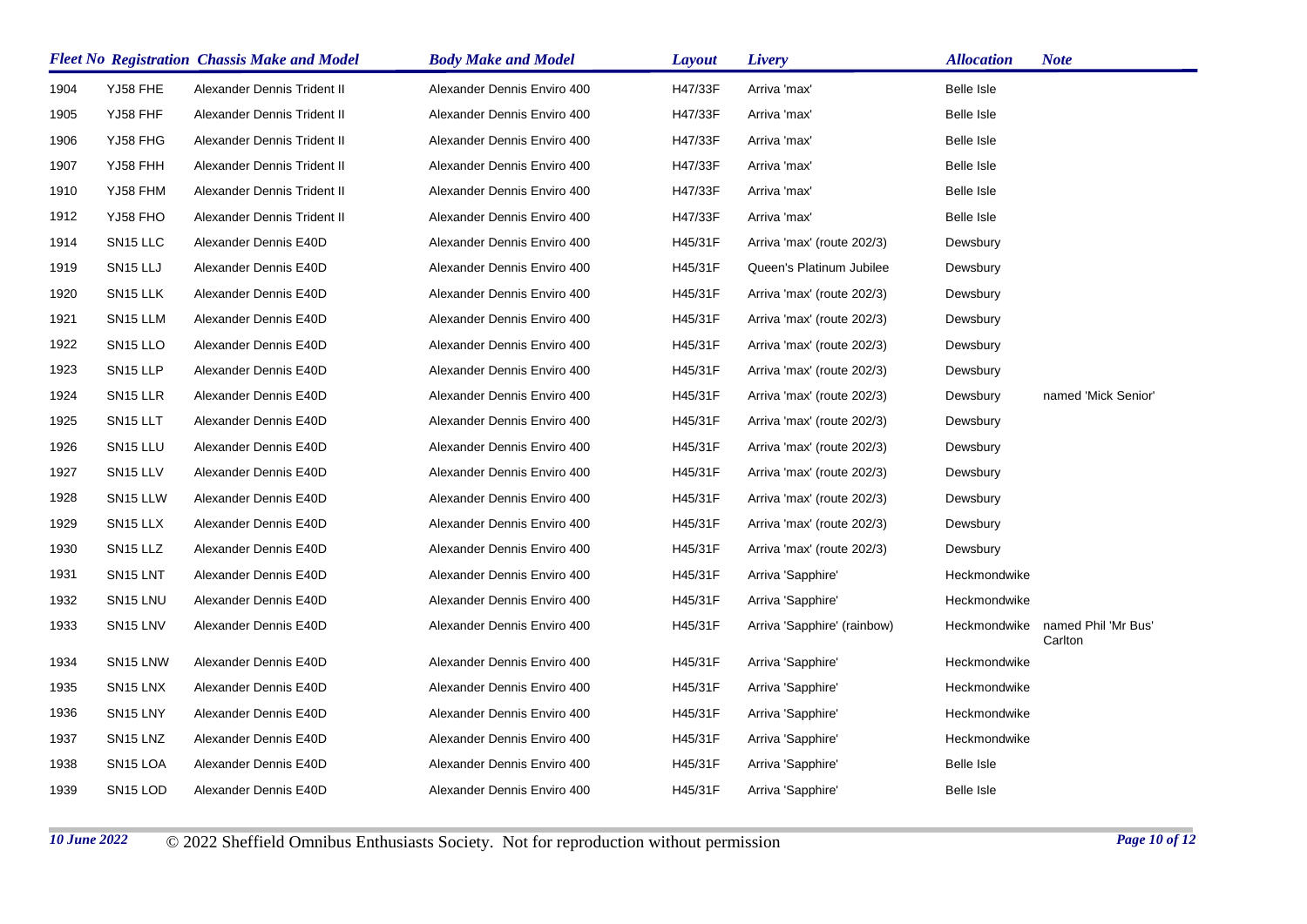|      |                      | <b>Fleet No Registration Chassis Make and Model</b> | <b>Body Make and Model</b>      | <b>Layout</b> | Livery                          | <b>Allocation</b><br><b>Note</b> |
|------|----------------------|-----------------------------------------------------|---------------------------------|---------------|---------------------------------|----------------------------------|
| 1940 | SN <sub>15</sub> LOF | Alexander Dennis E40D                               | Alexander Dennis Enviro 400     | H45/31F       | Arriva 'Sapphire'               | <b>Belle Isle</b>                |
| 1941 | SN <sub>15</sub> LOH | Alexander Dennis E40D                               | Alexander Dennis Enviro 400     | H45/31F       | Arriva 'Sapphire'               | Belle Isle                       |
| 1942 | SN <sub>15</sub> LOJ | Alexander Dennis E40D                               | Alexander Dennis Enviro 400     | H45/31F       | Arriva 'Sapphire'               | <b>Belle Isle</b>                |
| 1943 | SN <sub>15</sub> LPA | Alexander Dennis E40D                               | Alexander Dennis Enviro 400     | H45/31F       | Arriva 'Sapphire'               | Belle Isle                       |
| 1944 | SN <sub>15</sub> LPC | Alexander Dennis E40D                               | Alexander Dennis Enviro 400     | H45/31F       | Arriva 'Sapphire'               | <b>Belle Isle</b>                |
| 1945 | SN <sub>15</sub> LPE | Alexander Dennis E40D                               | Alexander Dennis Enviro 400     | H45/31F       | Arriva 'Sapphire' (route 229)   | Heckmondwike                     |
| 1946 | SN <sub>15</sub> LPF | Alexander Dennis E40D                               | Alexander Dennis Enviro 400     | H45/31F       | Arriva 'Sapphire' (route 229)   | Heckmondwike                     |
| 1947 | SN <sub>15</sub> LPJ | Alexander Dennis E40D                               | Alexander Dennis Enviro 400     | H45/31F       | Arriva 'Sapphire' (route 229)   | Heckmondwike                     |
| 1948 | YX17 NFN             | Alexander Dennis E40D                               | Alexander Dennis Enviro 400 MMC | H43/30F       | Arriva                          | Castleford                       |
| 1949 | YX17 NFO             | Alexander Dennis E40D                               | Alexander Dennis Enviro 400 MMC | H43/30F       | Arriva                          | Castleford                       |
| 1950 | YX17 NFP             | Alexander Dennis E40D                               | Alexander Dennis Enviro 400 MMC | H43/30F       | Arriva                          | Castleford                       |
| 1951 | YX17 NFR             | Alexander Dennis E40D                               | Alexander Dennis Enviro 400 MMC | H43/30F       | Arriva                          | Castleford                       |
| 1952 | YX17 NFT             | Alexander Dennis E40D                               | Alexander Dennis Enviro 400 MMC | H43/30F       | Arriva                          | Castleford                       |
| 1953 | YX17 NFU             | Alexander Dennis E40D                               | Alexander Dennis Enviro 400 MMC | H43/30F       | Arriva                          | Castleford                       |
| 1954 | YX17 NFV             | Alexander Dennis E40D                               | Alexander Dennis Enviro 400 MMC | H43/30F       | Arriva                          | Castleford                       |
| 1955 | YX17 NFY             | Alexander Dennis E40D                               | Alexander Dennis Enviro 400 MMC | H43/30F       | Arriva                          | Castleford                       |
| 1956 | YX17 NFZ             | Alexander Dennis E40D                               | Alexander Dennis Enviro 400 MMC | H43/30F       | Arriva                          | Castleford                       |
| 1957 | YX17 NGE             | Alexander Dennis E40D                               | Alexander Dennis Enviro 400 MMC | H43/30F       | Arriva                          | Castleford                       |
| 1958 | YX17 NGF             | Alexander Dennis E40D                               | Alexander Dennis Enviro 400 MMC | H43/30F       | Arriva                          | Castleford                       |
| 1959 | YX17 NGG             | Alexander Dennis E40D                               | Alexander Dennis Enviro 400 MMC | H43/30F       | Arriva                          | Castleford                       |
| 1960 | YX17 NKK             | Alexander Dennis E40D                               | Alexander Dennis Enviro 400 MMC | H43/30F       | Arriva 'Sapphire' (route 163/6) | Castleford                       |
| 1961 | YX17 NKL             | Alexander Dennis E40D                               | Alexander Dennis Enviro 400 MMC | H43/30F       | Arriva 'Sapphire' (route 163/6) | Castleford                       |
| 1962 | YX17 NKM             | Alexander Dennis E40D                               | Alexander Dennis Enviro 400 MMC | H43/30F       | Arriva 'Sapphire' (route 163/6) | Castleford                       |
| 1963 | YX17 NKN             | Alexander Dennis E40D                               | Alexander Dennis Enviro 400 MMC | H43/30F       | Arriva 'Sapphire' (route 163/6) | Castleford                       |
| 1964 | YX17 NKO             | Alexander Dennis E40D                               | Alexander Dennis Enviro 400 MMC | H43/30F       | Arriva 'Sapphire' (route 163/6) | Castleford                       |
| 1965 | YX17 NKP             | Alexander Dennis E40D                               | Alexander Dennis Enviro 400 MMC | H43/30F       | Arriva 'Sapphire' (route 163/6) | Castleford                       |
| 1966 | YX17 NKR             | Alexander Dennis E40D                               | Alexander Dennis Enviro 400 MMC | H43/30F       | Arriva 'Sapphire' (route 163/6) | Castleford                       |
| 1967 | YX17 NKS             | Alexander Dennis E40D                               | Alexander Dennis Enviro 400 MMC | H43/30F       | Arriva 'Sapphire' (route 163/6) | Castleford                       |